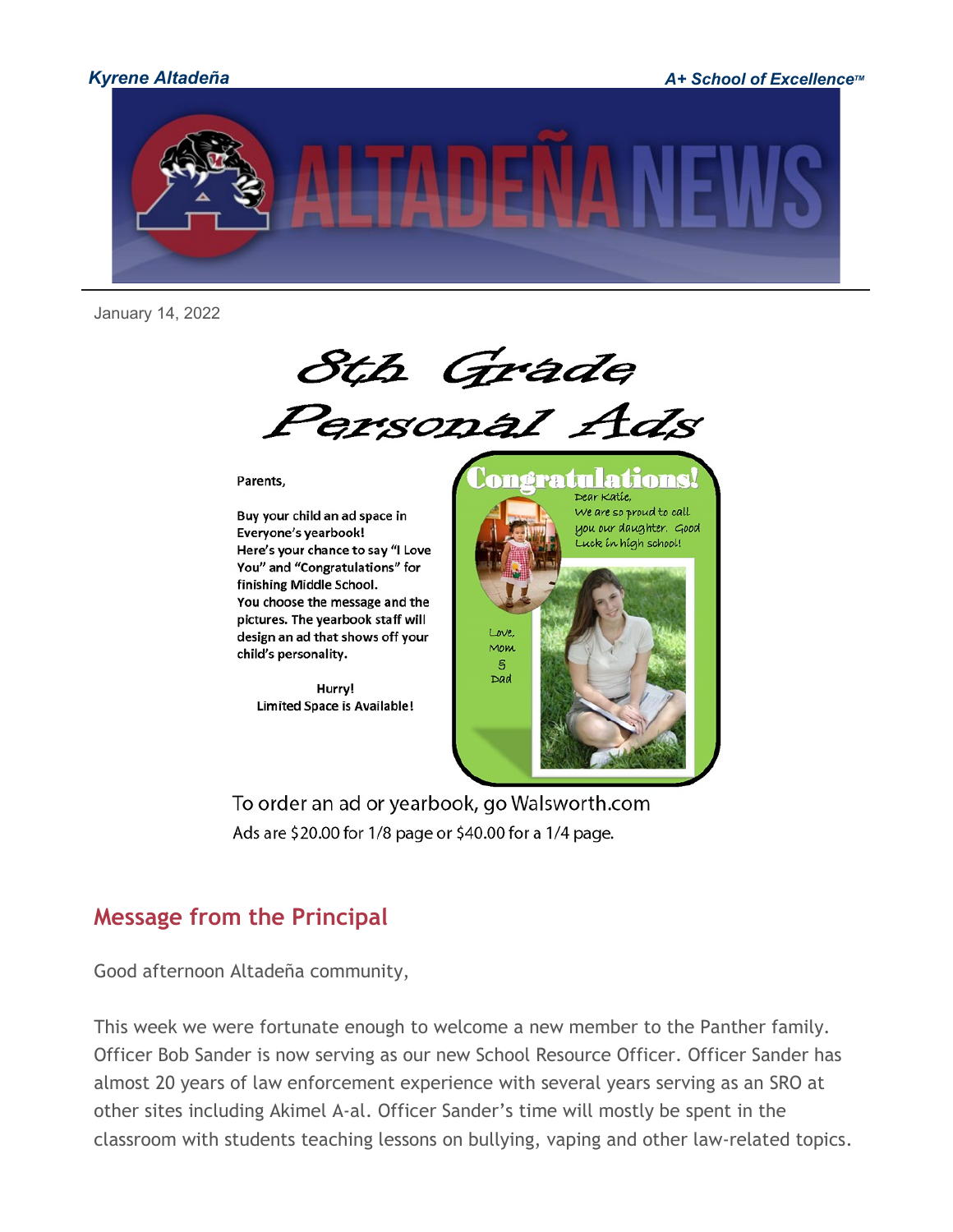Each year Office Sander is required to provide at least 180 hours of education to students, faculty, and the community. Additionally Officer Sander is part of the School Safety Committee which ensures a safe and secure campus by assisting in revising the school safety plan and assisting with holding safety drills each month. When you see Officer Sander on campus please welcome him to Altadeña.

Inside the Classroom

Mr. Bertling's 6th grade science class studied cellular respiration with snails, water, and plants. (See below.)

In Mr. Schanerman's class students were reviewing PEMDAS. Does this bring back any memories?

8th Grade Civics Test

Next Tuesday Ms. Rodriguez and Ms. Harris will be administering the Civics Test to their students. Ms. Vayner will be testing on Thursday.

### **Erica Modzelewski, M. Ed. | Principal**





### **Learning Lab in Session**

Learning Lab provides students with a quiet place to work on homework or get help from Altadeña teachers. Sessions are held in the Altadeña library.

Tuesday & Thursday mornings from 7:30 – 8:10 am Tuesday & Thursday afternoons from 3:05 – 4:00 pm All students must be picked up promptly at 4:00 pm.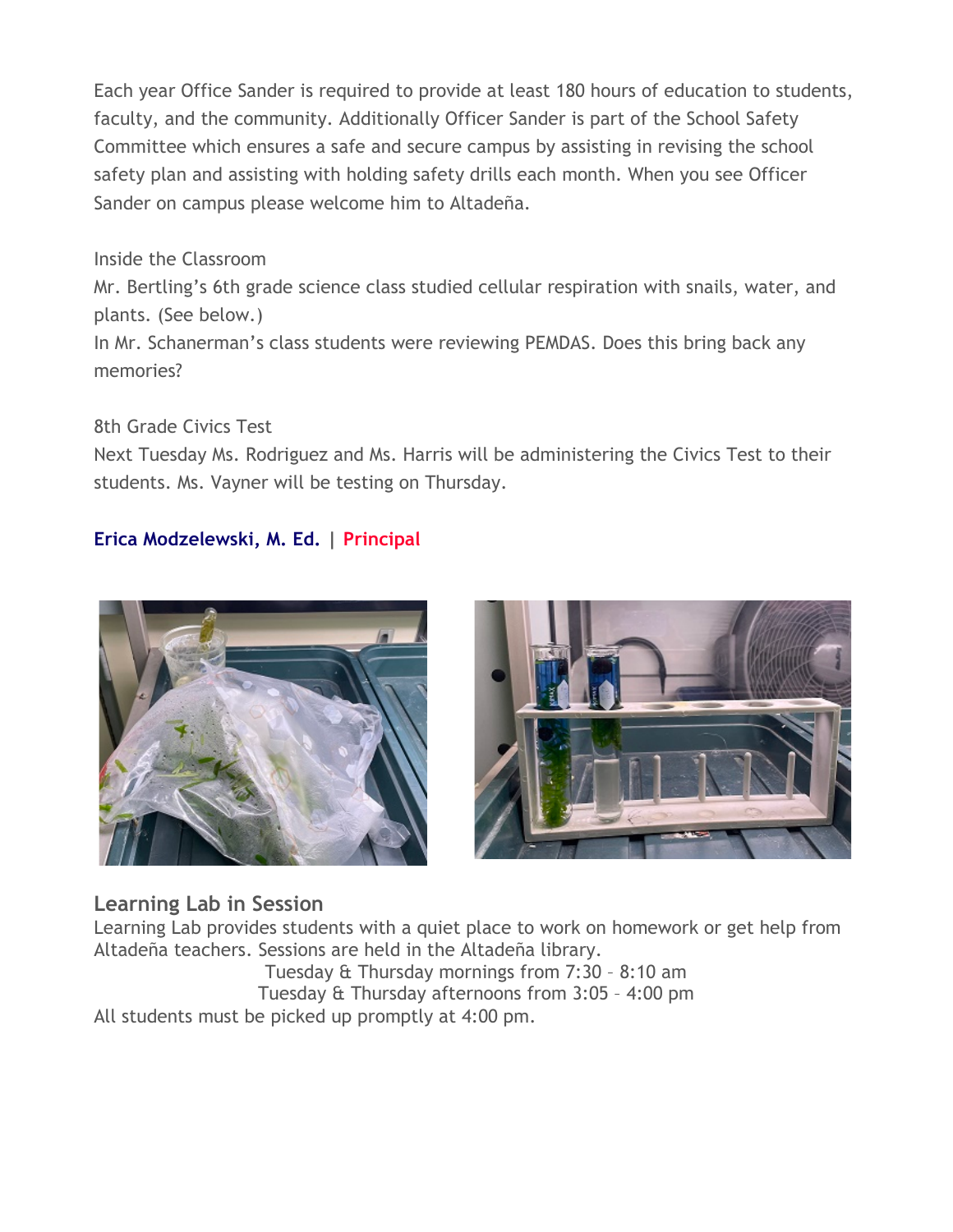

# **Winter Sports Update**

**This week's highlights:**

Varsity Girls Soccer beat Centennial 7-1 on Monday and won against Aprende 6-1 on Wednesday.

JV Girls Soccer beat Akimel 5-4 on Monday and had a bye on Wednesday.

Varsity Boys Basketball beat Centennial 52-27 on Monday and won against Aprende 65-54 on Wednesday.

Varsity Girls Softball beat Centennial 3-2 on Monday and won again against Pueblo, 10-0 on Wednesday.

JV Girls Softball beat Centennial 19-4 on Monday and had a bye on Wednesday.

## **GO PANTHERS!**

# **Spring Sports Ahead**

Spring Sports Registration is now open! You can access try-out and online registration information from your computer, tablet, or mobile device. To register for a sport please visit [https://az](http://track.spe.schoolmessenger.com/f/a/_dhTzREHVs4COmsXzwoviQ%7E%7E/AAAAAQA%7E/RgRjwze8P0QoaHR0cHM6Ly9hei1reXJlbmUuaW50b3VjaHJlY2VpcHRpbmcuY29tL1cHc2Nob29sbUIKYd88BOJhBNnkzlIQc3JhdGhAa3lyZW5lLm9yZ1gEAAAAAQ%7E%7E)[kyrene.intouchreceipting.com/](http://track.spe.schoolmessenger.com/f/a/_dhTzREHVs4COmsXzwoviQ%7E%7E/AAAAAQA%7E/RgRjwze8P0QoaHR0cHM6Ly9hei1reXJlbmUuaW50b3VjaHJlY2VpcHRpbmcuY29tL1cHc2Nob29sbUIKYd88BOJhBNnkzlIQc3JhdGhAa3lyZW5lLm9yZ1gEAAAAAQ%7E%7E)

Track and Field registration deadline: March 1, 2022 Boys Baseball registration deadline: February 10, 2022 Girls Basketball registration deadline: February 10, 2022 Please contact Ms. Saccoman, Athletic Secretary for additional details.

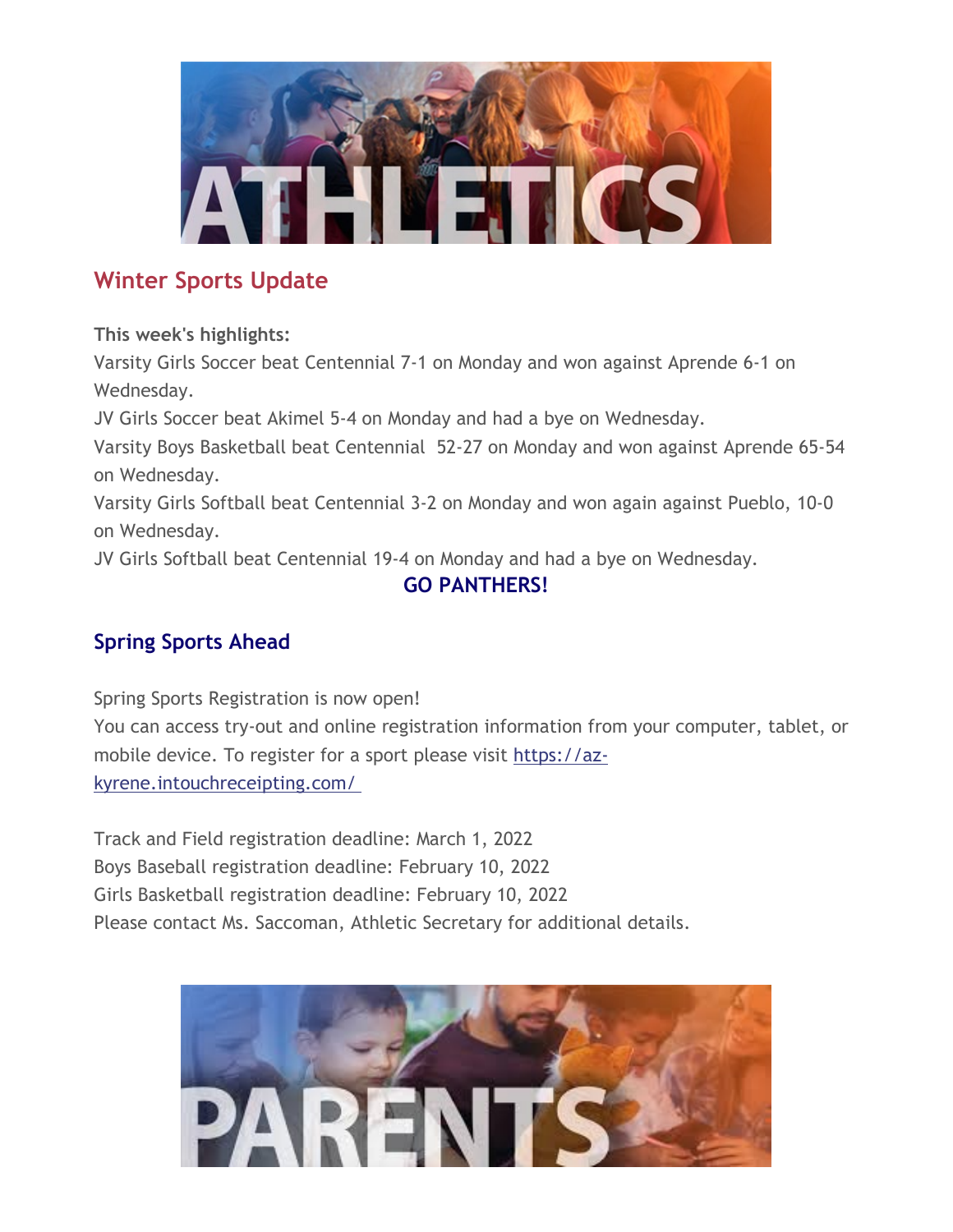**Gifted Child Assessment Notice.** All public school districts have an ongoing "Child Find" obligation. This means that the Kyrene School District will identify, locate and evaluate all children within their geographic boundaries who are in need of special education and related services. Kyrene makes gifted testing available for students at school sites three times per year by application. Applications are due for the next round of testing for 2021- 22 on January 17, 2022. If you think your child may be gifted, please visit the website a[t](http://track.spe.schoolmessenger.com/f/a/-Wl1YTf-1Ef-9mjtw7s2rw%7E%7E/AAAAAQA%7E/RgRjwze8P0QdaHR0cHM6Ly93d3cua3lyZW5lLm9yZy9naWZ0ZWRXB3NjaG9vbG1CCmHfPATiYQTZ5M5SEHNyYXRoQGt5cmVuZS5vcmdYBAAAAAE%7E) [www.kyrene.org/gifted](http://track.spe.schoolmessenger.com/f/a/-Wl1YTf-1Ef-9mjtw7s2rw%7E%7E/AAAAAQA%7E/RgRjwze8P0QdaHR0cHM6Ly93d3cua3lyZW5lLm9yZy9naWZ0ZWRXB3NjaG9vbG1CCmHfPATiYQTZ5M5SEHNyYXRoQGt5cmVuZS5vcmdYBAAAAAE%7E) for information about gifted education, services, and testing in Kyrene.



#### **Families, make a tax credit contribution today!**

Inspiring, educational field trips. Programs that teach good citizenship, manners, and work ethic. Experiences that demonstrate future career possibilities. You can be a champion for education through tax credit contributions. A tax credit contribution will allow you to reduce the amount of taxes you owe the State. Arizona statute allows individuals/couples to claim up to \$200/\$400 for a dollar-to-dollar tax credit. Take charge and have a say in how your tax dollars are put to work. By making a tax credit contribution to Kyrene Schools, you are telling the State of Arizona how you want your money spent. Visit [Kyrene Tax Credit](http://track.spe.schoolmessenger.com/f/a/tD0DcOHgCM2HQPiQn-RGfA%7E%7E/AAAAAQA%7E/RgRjwze8P0QgaHR0cHM6Ly93d3cua3lyZW5lLm9yZy90YXhjcmVkaXRXB3NjaG9vbG1CCmHfPATiYQTZ5M5SEHNyYXRoQGt5cmVuZS5vcmdYBAAAAAE%7E) to begin the donation process. If you would like to apply tax credit to your 2021 taxes, the deadline to contribute is April 15, 2022.